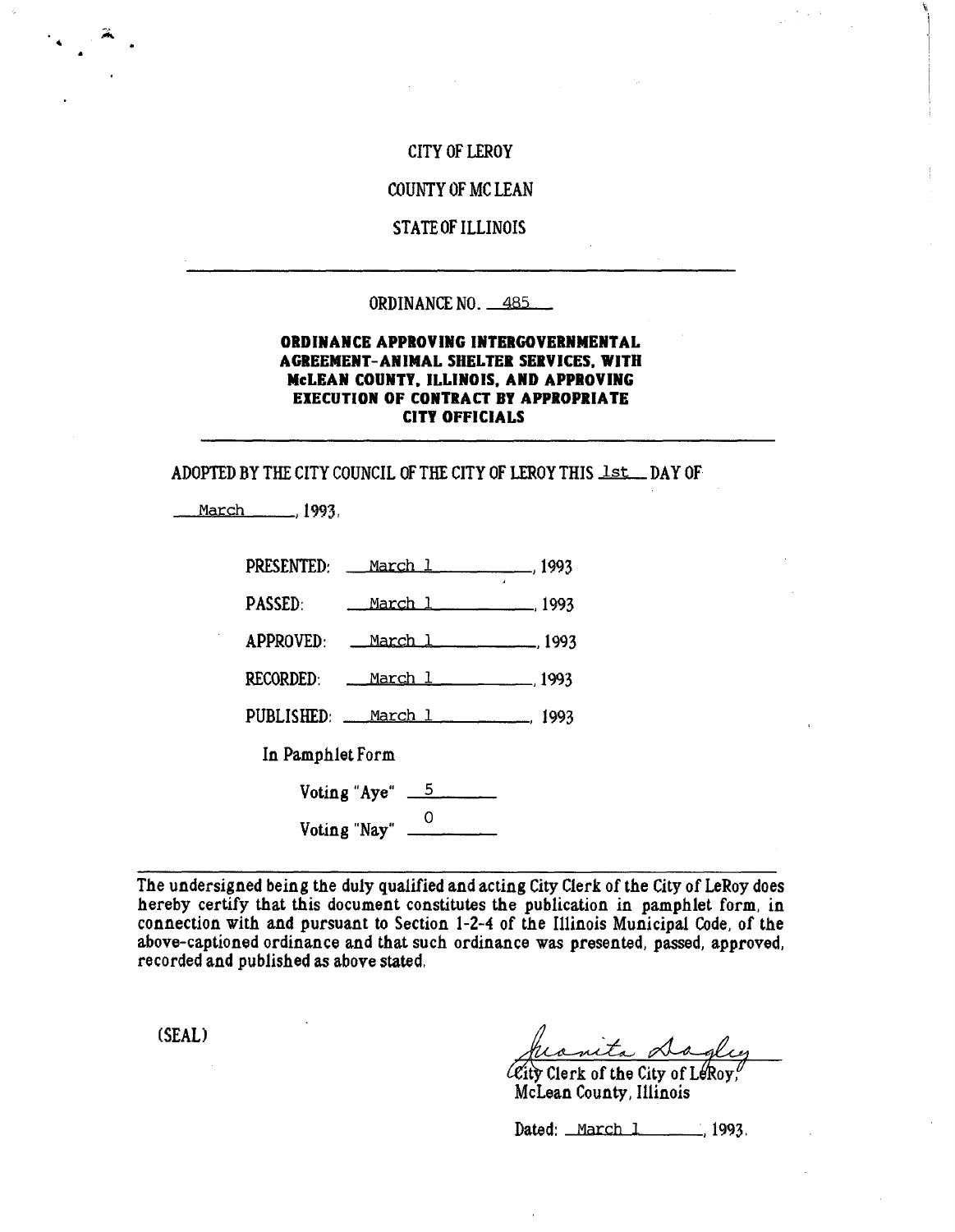# ORDINANCE NO. 485

### ORDINANCE APPROVING INTERGOVERNMENTAL AGREEMENT-ANIMAL SHELTER SERVICES, WITH McLEAN COUNTY, ILLINOIS, AND APPROVING EXECUTION OF CONTRACT BY APPROPRIATE CITY OFFICIALS

WHEREAS, the Mayor and City Council of the City of LeRoy, McLean County, Illinois, an Illinois municipal corporation, find it is necessary for the city to enter into an intergovernmental agreement for the provision of animal shelter services by McLean County, said agreement being described in Exhibit "A" attached hereto, and

WHEREAS, the Mayor and City Council of the City of LeRoy, McLean County, Illinois, find that such agreement is in the best interests of the city and residents,

NOW, THEREFORE. BE IT ORDAINED, by the City Council of the City of LeRoy, McLean County, Illinois, in lawful meeting assembled, as follows:

**Section 1.** The contract set forth in Exhibit "A," attached hereto and incorporated herein by reference is accepted effective the 1st day of January, 1993, and said contract is hereby approved.

**Section 2.** The Mayor and City Clerk of the City of LeRoy are hereby directed to execute the contract, attached hereto as Exhibit "A," in the original and as many copies as may reasonably be required, retaining a signed copy of the contract for the city, after it has been executed by all parties, said officers being deemed, by executing the aforesaid contract, to have evidenced the ratification of the acceptance of the same effective January 1, 1993.

**Section 3.** This ordinance shall be in full force and effect from and after its passage, approval and publication in pamphlet form as required by law.

い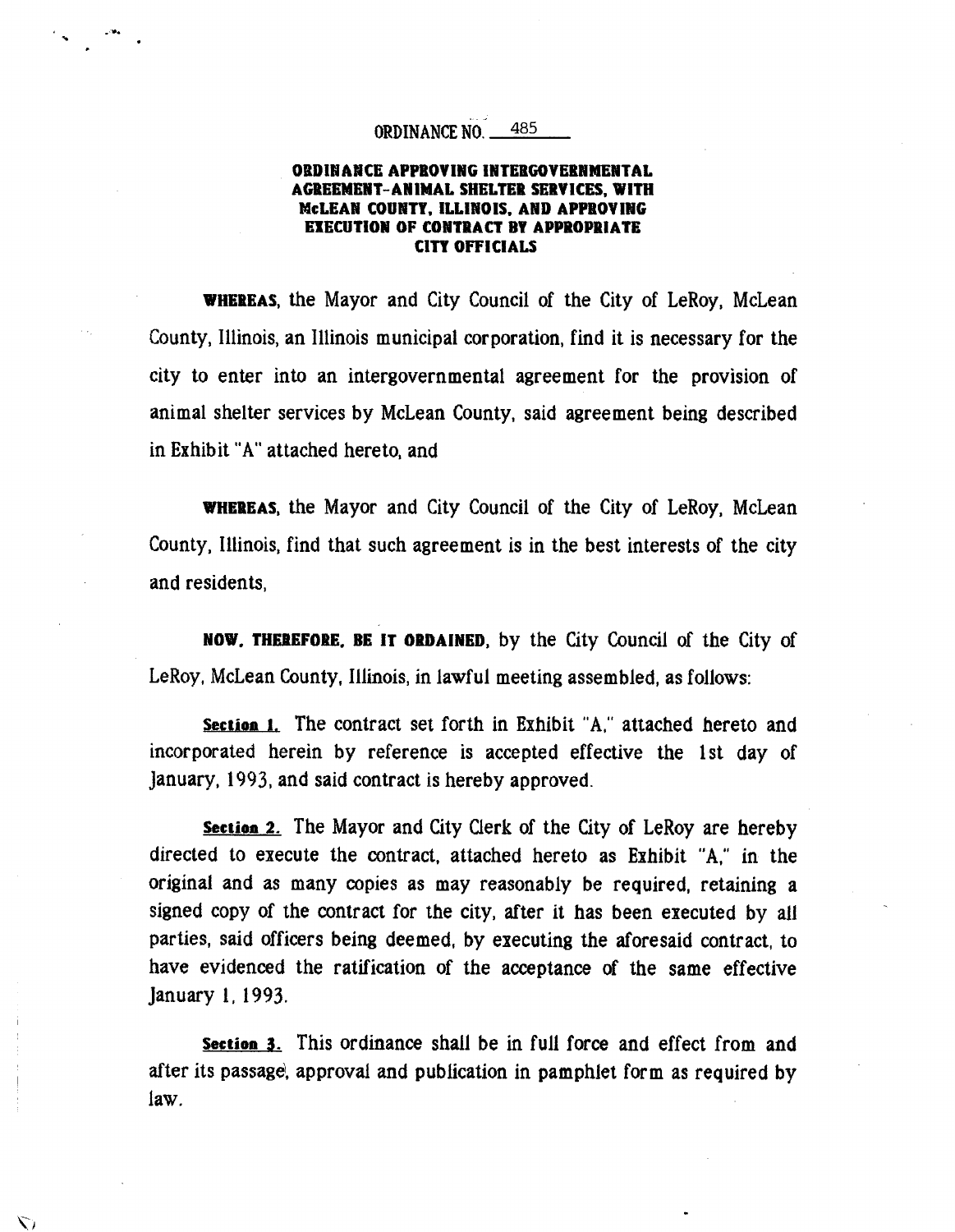PASSED by the City Council of the City of LeRoy, Illinois, upon the motion by Gary Builta , seconded by David Spratt by roll call vote, on the  $\frac{1st}{s}$  day of March 1993, as follows:

Aldermen elected  $\frac{6}{5}$ Aldermen present 5

VOTING AYE:

William Swindle, Robert D. Johnson, Gary Builta, David Spratt, Jerry Davis (names)

VOTING NAY:

None

(names)

ABSENT, ABSTAIN, OTHER:

Randy Zimmerman absent

(names)

and deposited and filed in the office of the city clerk in said municipality on the  $\text{lst}$  day of <u>march</u>  $\frac{1993}{1993}$ 

Juanita Dagley, City Clerk of the City of LeRoy, McLean County, Illinois

**APPROVED** by the Mayor of the City of LeRoy, Illinois, this  $1st$  day of <u>March (1993</u>,

Jun 70

 $Jer$ Fy C. Davis, Mayor of the City of LeRoy, McLean County, Illinois

ATTEST:

(SEAL)

nita Dagley

Juanita Dagley, City Clerk, City of LeRoy, McLean County, Illinois,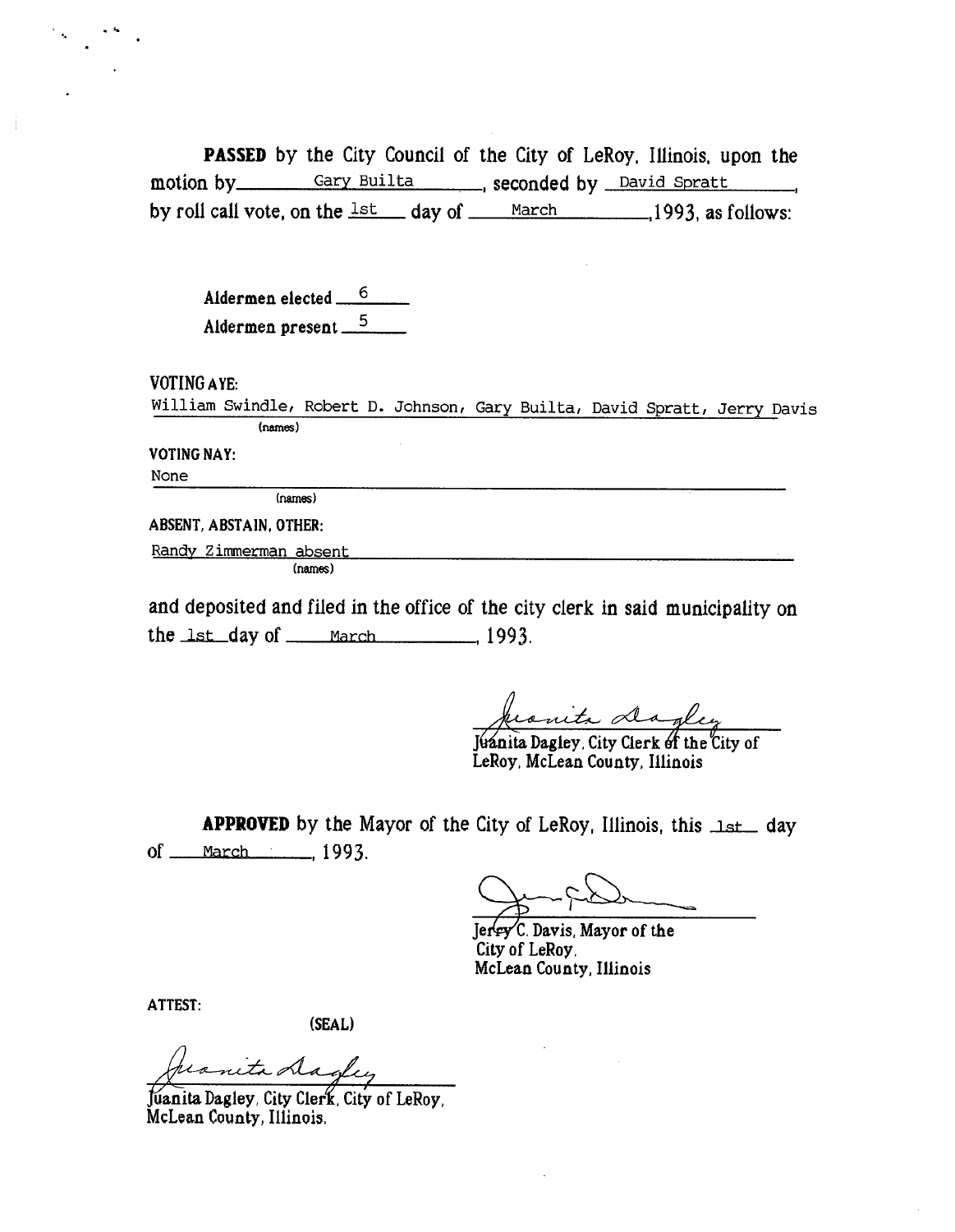#### INTERGOVERNMENTAL AGREEMENT - ANIMAL SHELTER SERVICES

This AGREEMENT made this 1st day of January 1993, by and between the McLean County Board of Health, the governing body of the McLean County Health Department located in the Town of Normal, Illinois (hereinafter called "Board of Health"), and the Leroy, a municipal corporation located in the State of Illinois, County of McLean (hereinafter called "Municipality").

WHEREAS, there is a need to provide quality shelter for dogs or other animals subject to impoundment as provided by the State Animal Control Act, ordinances enacted by the County of McLean pursuant to said Act, and ordinances of the .City of Leroy; and,

WHEREAS, the Board of Health has the capacity to provide such services through allowing access to its animal shelter during regularly scheduled business hours; and,

WHEREAS, the Municipality wishes to purchase quality shelter for dogs or cats subject to impoundment collected within its jurisdictional boundaries; and,

WHEREAS, the Board of Health wishes to provide such services to the Municipality through this Agreement;

IT IS THEREFORE AGREED AS FOLLOWS:

- 1. The parties enter into this Agreement for the period January 1, 1993 through December 31, 1993 as follows:
	- A. The Board of Health agrees to provide access to its animal shelter during regularly scheduled business hours to a representative of the Municipality.
	- B. The Board of Health agrees to provide shelter to dogs or cats subject to impoundment and placed in impoundment by the Municipality.
- 2. The Municipality agrees to pay to the Board of Health for such services sixteen dollars (\$16.00) per animal impounded at the County Animal Shelter, upon invoice, beginning January 1, 1993, and continuing throughout the term of this Agreement.
- 3. The BOARD OF HEALTH agrees to assist the MUNICIPALITY in enforcing its municipal ordinances by reporting the names and addresses of all persons reclaiming animals placed in the animal shelter by a. Leroy Animal Control Officer or other authorized representative of the MUNICIPALITY.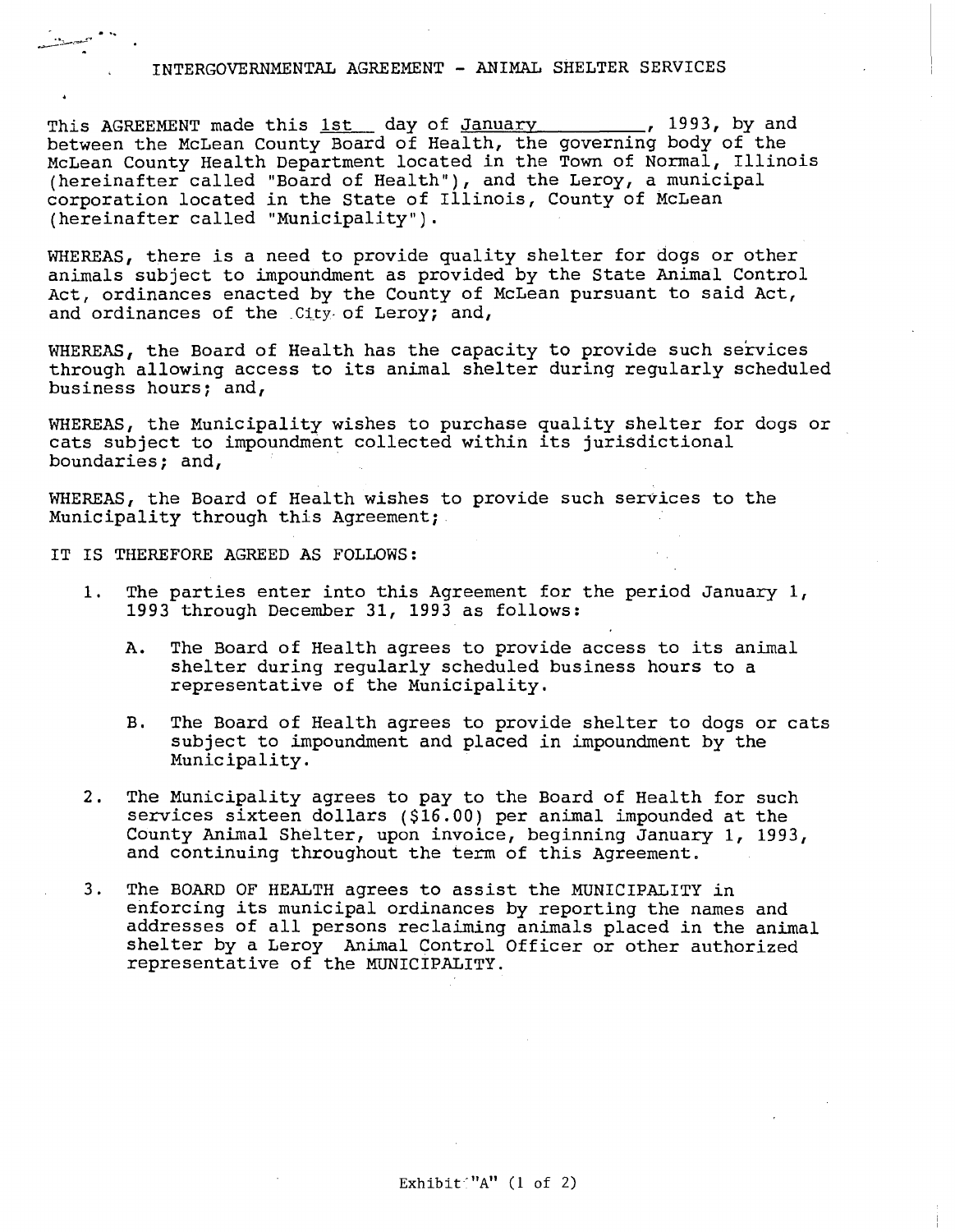The Board of Nealth agrees to save and hold harmless and defend Town from and against all claims and liability for loss, damage, injury, or death arising out of acts, errors, or omissions of the Board of Health, its officers, employees, and agents under or pursuant to this Agreement.

- 5. The Board of Health agrees to procure and maintain a liability insurance policy providing coverage against any and all claims for personal injury or property damage arising out of acts, errors, or omissions of the Board of Health, its officers, employees, or agents under or pursuant to this Agreement.
- 6. This Agreement may be terminated for any of the following reasons:
	- A. At the request of the .City, upon thirty (30) days written notice.
	- B. At the request of the Board of Health, upon (30) days written notice.
- 7. It is understood that the terms of this Agreement include all of the agreements made by the Board of Health and the City,. without regard to any oral conversations which may have taken place prior to its execution or subsequent thereto, and that any changes shall be made in writing and agreed to by both parties.
- 8. If any provision of this Agreement shall be held invalid or unenforceable, the remainder of this Agreement shall nevertheless remain in full force and effect. If any provision is held invalid or unenforceable with respect to a particular circumstances, it shall nevertheless remain in full force and effect in all other circumstances.

CITY OF LEROY By: M

ATTEST:

City Clerk

MCLEAN COUNTY BOARD OF HEALTH By: Director

f:\adm\anc\normshia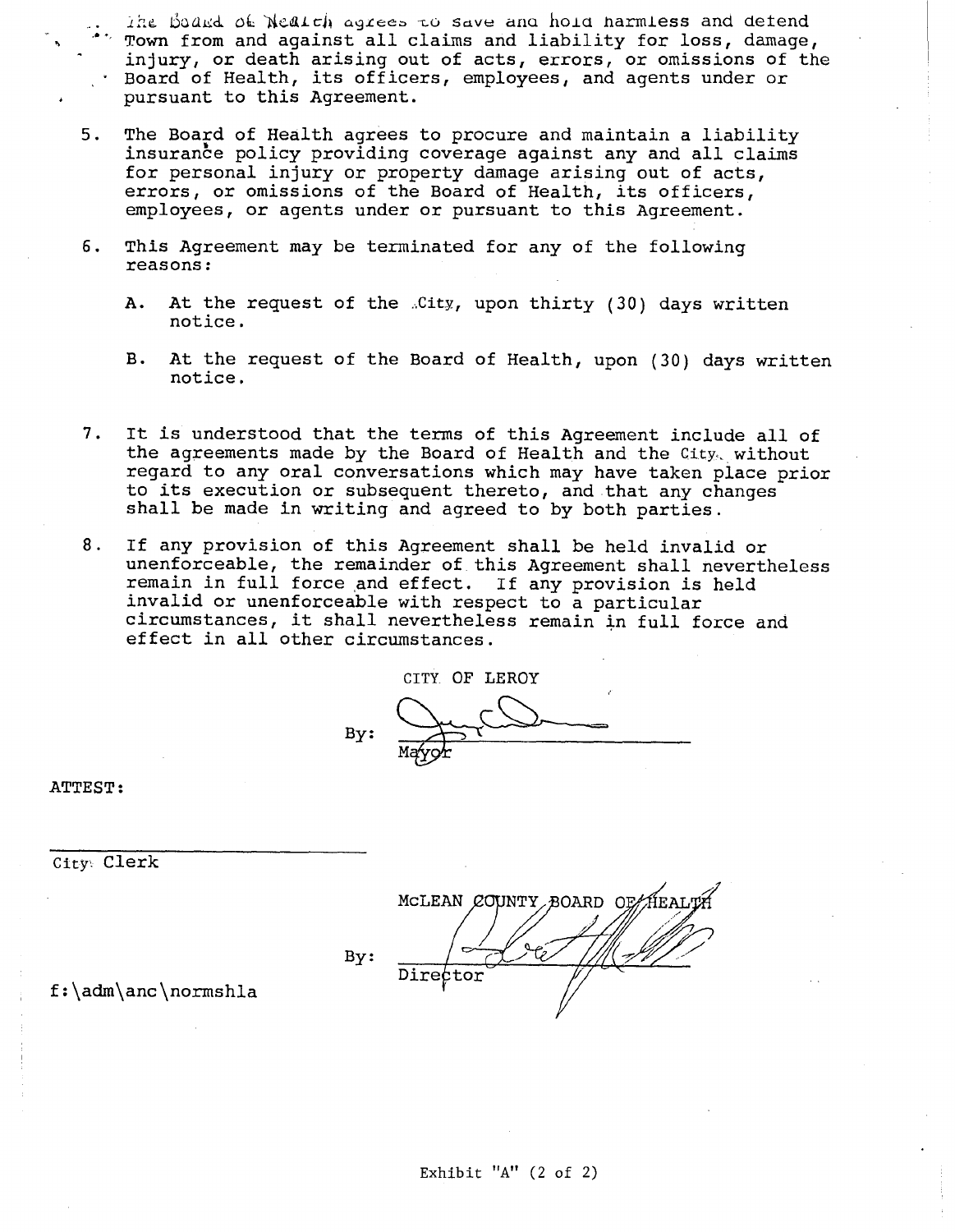# **CERTIFICATE**

I, Juanita Dagley certify that I am the duly elected and acting municipal clerk of the City of LeRoy ... of McLean County, Illinois.

I further certify that on  $\frac{\text{March } 1}{\text{March } 1}$ , 1993, the corporate authorities of such municipality passed and approved Ordinance No.  $\frac{485}{ }$  entitled:

### ORDINANCE APPROVING INTERGOVERNMENTAL AGREEMENT-ANIMAL SHELTER SERVICES. WITH McLEAN COUNTY. ILLINOIS. AND APPROVING EXECUTION OF CONTRACT BY APPROPRIATE CITY OFFICIALS,

which provided by its terms that it should be published in pamphlet form.

The pamphlet form of Ordinance No.  $\frac{485}{485}$  including the Ordinance and a cover sheet thereof, was prepared, and a copy of such Ordinance No. 485 was posted at the municipal building, commencing on  $March 1$ , 1993, and continuing for at least ten days thereafter. Copies of such Ordinance No.  $485$  were also available for public inspection upon request in the office of the municipal clerk.

Dated at LeRoy, Illinois, this 11th day of <u>March 1993</u>.

ueta D

Kanita Dagley, City Clerk of the City of LeRoy, Illinois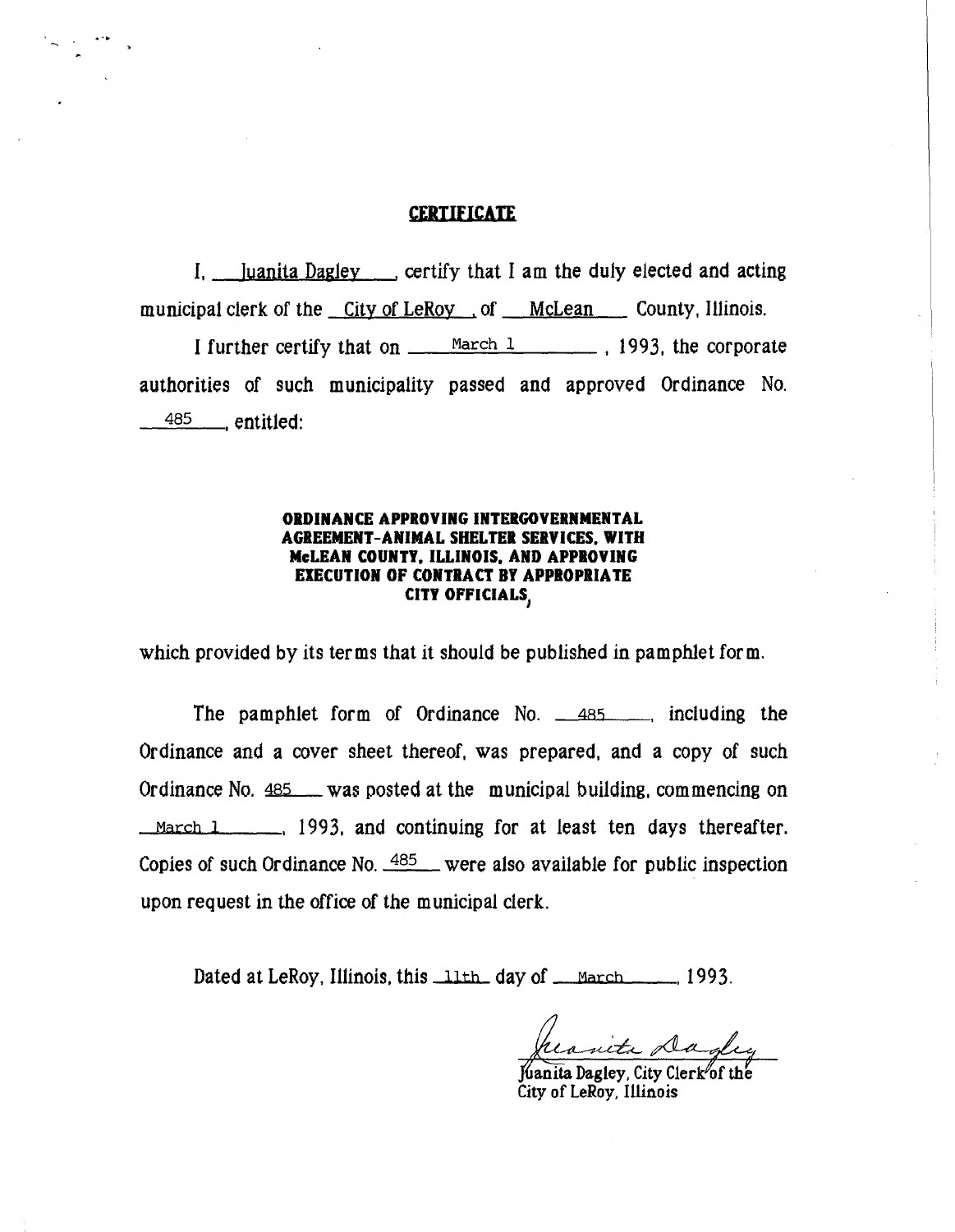STATE OF ILLINOIS ) ) SS. COUNTY OF MCLEAN

I, Juanita Dagley . do hereby certify that I am the duly qualified and acting City Clerk of the <u>City of LeRoy [McLean</u>] County, Illinois, and as such City Clerk that I am the keeper of the records and files of the Mayor and the City Council of said City.

I do further certify that the foregoing is a true, correct and complete copy of an ordinance entitled:

#### ORDINANCE APPROVING INTERGOVERNMENTAL AGREEMENT-ANIMAL SHELTER SERVICES, WITH MCLEAN COUNTY, ILLINOIS, AND APPROVING EXECUTION OF CONTRACT BY APPROPRIATE CITY OFFICIALS.

Said ordinance was adopted by the City Council of the City of LeRoy at a regular meeting on the  $1st$  day of March , 1993, and a faithful record of said Ordinance has been made in the record books.

Dated this  $\frac{1st}{1}$  day of March 1993.

o

fuanita Dagley, City Clerk  $6f$  the City of LeRoy, Illinois

(SEAL)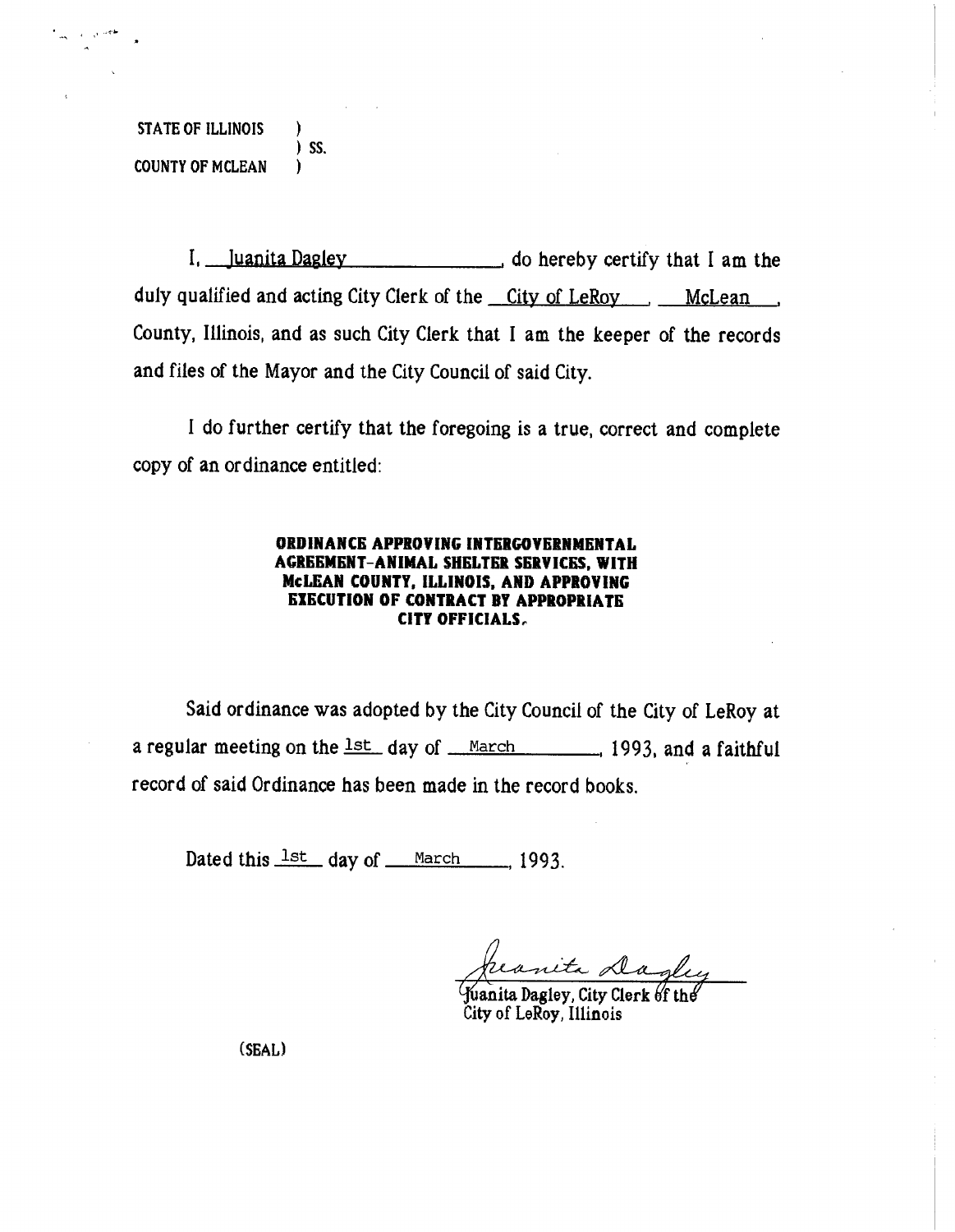#### INTERGOVERNMENTAL AGREEMENT - ANIMAL SHELTER SERVICES

This AGREEMENT made this <u>1st</u> day of January 1993, by and between the McLean County Board of Health, the governing body of the McLean County Health Department located in the Town of Normal, Illinois (hereinafter called "Board of Health"), and the Leroy, a municipal corporation located in the State of Illinois, County of McLean (hereinafter called "Municipality").

WHEREAS, there is a need to provide quality shelter for dogs or other animals subject to impoundment as provided by the State Animal Control Act, ordinances enacted by the County of McLean pursuant to said Act, and ordinances of the Town of Leroy; and,

WHEREAS, the Board of Health has the capacity to provide such services through allowing access to its animal shelter during regularly scheduled business hours; and,

WHEREAS, the Municipality wishes to purchase quality shelter for dogs or cats subject to impoundment collected within its jurisdictional boundaries; and,

WHEREAS, the Board of Health wishes to provide such services to the Municipality through this Agreement;

IT IS THEREFORE AGREED AS FOLLOWS:

- 1. The parties enter into this Agreement for the period January 1, 1993 through December 31, 1993 as follows:
	- A. The Board of Health agrees to provide access to its animal shelter during regularly scheduled business hours to a representative of the Municipality.
	- B. The Board of Health agrees to provide shelter to dogs or cats subject to impoundment and placed in impoundment by the Municipality.
- 2. The Municipality agrees to pay to the Board of Health for such services sixteen dollars (\$16.00) per animal impounded at the County Animal Shelter, upon invoice, beginning January 1, 1993, and continuing throughout the term of this Agreement.
- 3. The BOARD OF HEALTH agrees to assist the MUNICIPALITY in enforcing its municipal ordinances by reporting the names and addresses of all persons reclaiming animals placed in the animal shelter by a Leroy Animal Control Officer or other authorized representative of the MUNICIPALITY.